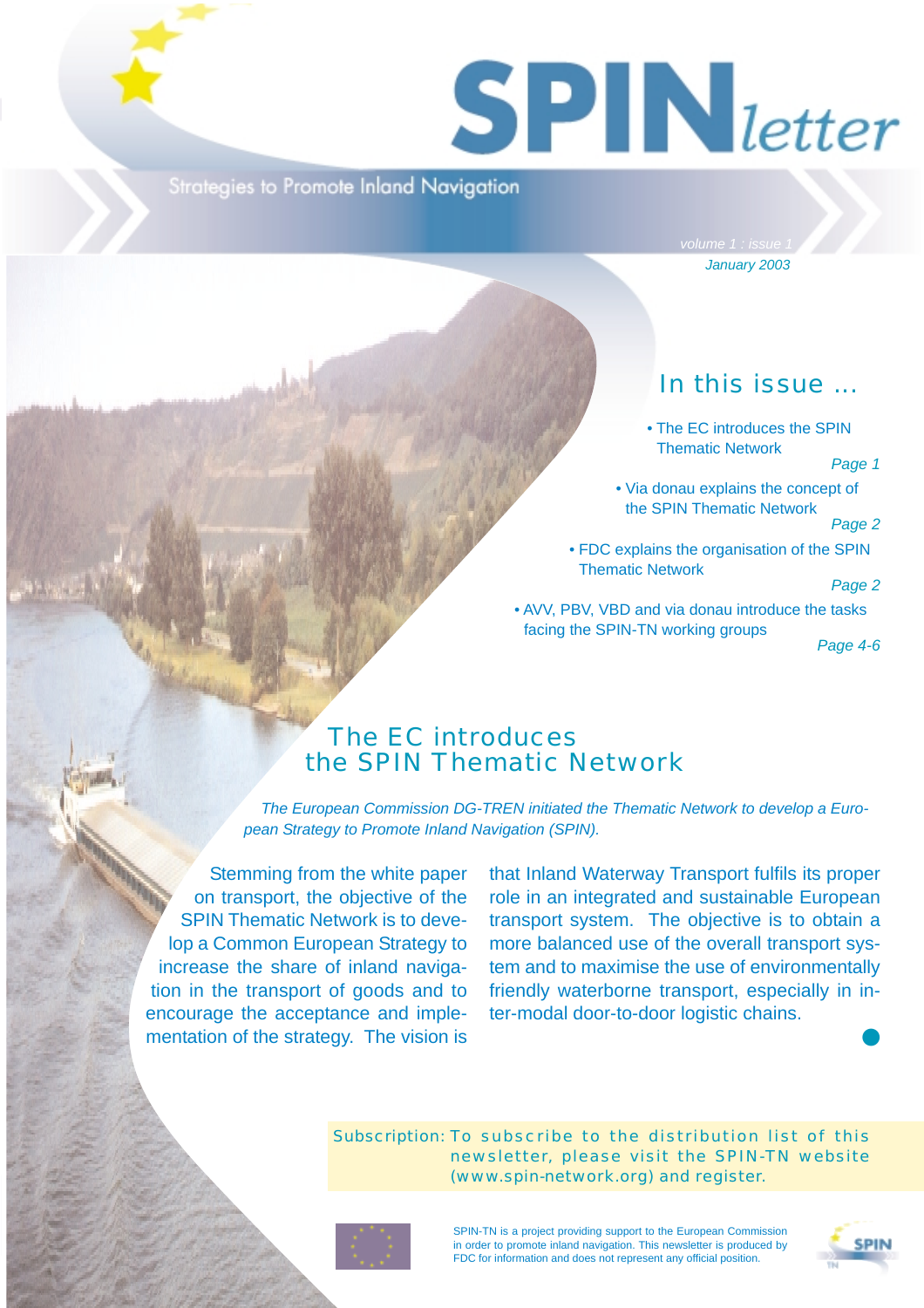

# Via donau explains the concept of the SPIN Thematic Network

*Manfred Seitz of via donau leads the Technical Secretariat of the Thematic Network. He stresses the importance of the network:-*

Itimately, the interaction between forces of supply and demand in the freight market provides the main explanation for the current market share of inland navigation. As the goal of the common European IWT-strategy is to increase the share of inland navigation and to contribute to a sustainable European transport system, this market mechanism defines the mission of an effective common European IWTstrategy.

This mission will take into account the role of the shippers' perception of the

logistics performance of inland navigation. Therefore, one of the strategy directions will be to improve the awareness and knowledge level of logistics decision makers.

The model below illustrates that the transport modal split results from the trade-offs and decisions that are made within the freight market. The freight market can be seen as the confrontation of demand-side logistics requirements with the supply-side logistics performance of the respective modes of transport. The transport mode that is capable of meeting the



demand-side requirements best will capture the larger modal share. In this way, the logistics performance of inland navigation should always be seen in light of the performance of competing modes.

In turn, the logistics performance of the inland waterway system is in itself influenced by a series of different system characteristics:

- Technical characteristics: in terms of load unit and barge dimensions, transhipment techniques, information systems and standards, etcetera.
- Physical characteristics: all infrastructure-related issues that affect the navigability of waterways and ports, such as water levels fluctuations, bridge dimensions, curves, number of locks, width of river bed, ice and wind.
- Organisational characteristics: all aspects that deal with the functioning of the freight market, including market structures, market transparency, human resources, crossborder operations, educational programmes, etcetera.

These issues provide the basic directions for the Strategy to be developed.

# FDC explains the organisation of the SPIN Thematic Network

*Richard Idiens of FDC has the role of Project Coordinator for the SPIN Thematic Network. He expands on the scope of the project:-*

Consortium of five partners will<br>lead a network of inland<br>mavigation experts in working lead a network of inland navigation experts in working groups to identify the issues and propose strategies for their resolution. The partners are AVV from NL, PBV from Belgium, VBD from Germany, via donau from Austria and FDC from France.

The Transport Research Centre (AVV) is an advisory unit within the Netherlands Ministry of Transport, Public Works and

Water Management and is charged with the responsibilities to support research and policy. It operates across the full transport spectrum (road, rail, water and air transport).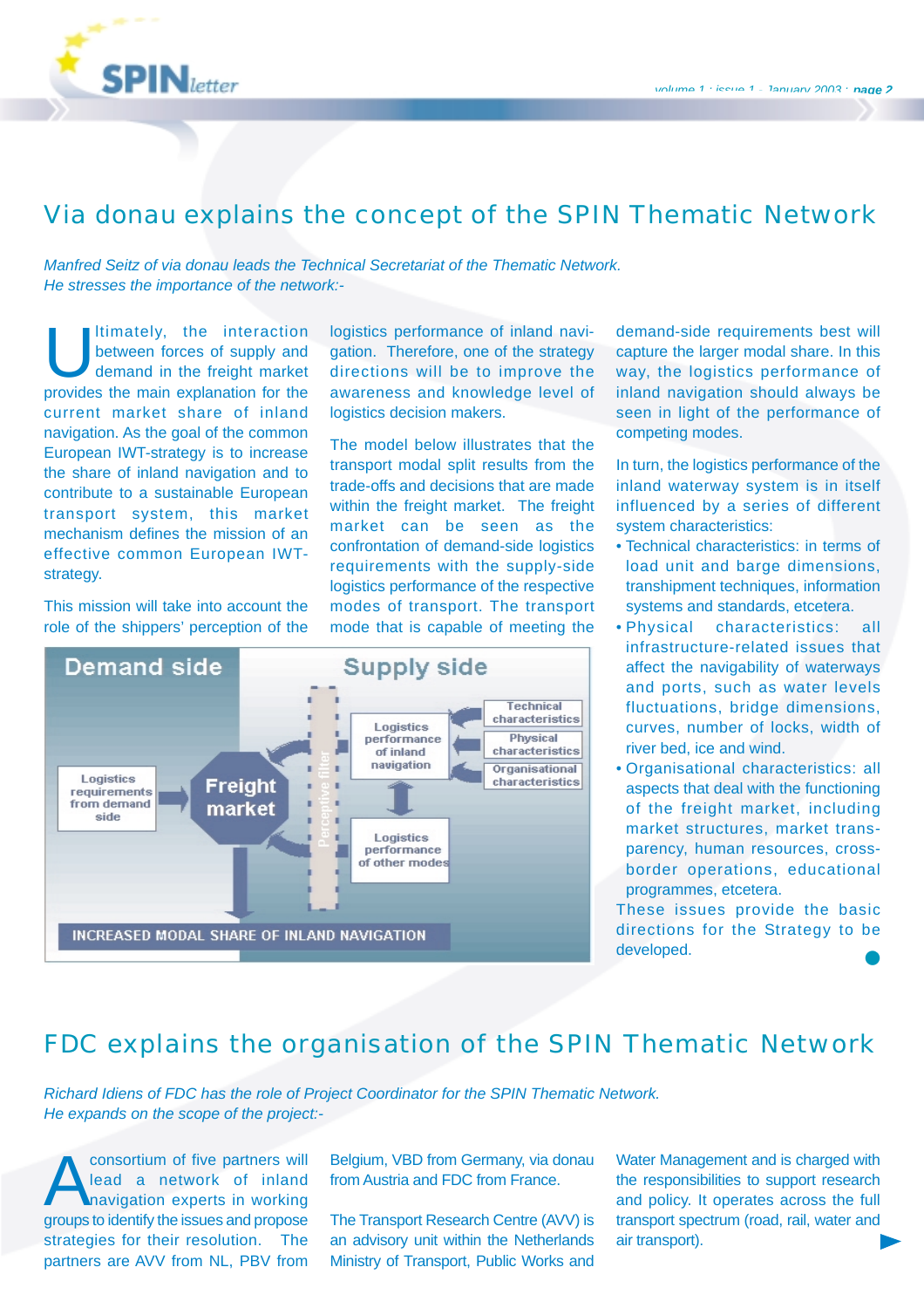

PBV is a private non-profit organisation founded by the Flemish government. It is a consultancy for the shippers and conducts Policy research. PBV networks the industry and government agencies, sets-up and manages IWTprojects and education programmes.

The VBD is a research institute for shallow water hydrodynamics in Germany. VBD's services cover transport management and technology, whereby these are mostly addressed to Inland Navigation and short-sea shipping.

Via donau is an Austrian government organisation responsible for the development of the Danube waterway by providing management, consulting and technical support for logistics and transport technology projects from the IWT-sector, shippers, logistics service providers.

FDC is an independent engineering consultancy, offering study, expert appraisal, technical assistance and programme management services, in particular in the field of navigation.

FDC provides the project co-ordination and via donau has the technical lead.

The SPIN-TN project started in June 2002 and is planned for a 36-month duration. During this period the issues facing Inland Waterways Transport will be addressed by a series of parallel running working groups each formed from different parts of the IWT industry.

Based on an overview of existing national and European projects in the IWT-sector, six problem areas, which have to be tackled by the common European IWT-strategy, have been identified by the SPIN consortium:

❶

- Framework Conditions
- Systems & Technologies
- Inter-modality & Interoperability
- Awareness & Innovation
- Human Resources & Training
- Environment & Safety

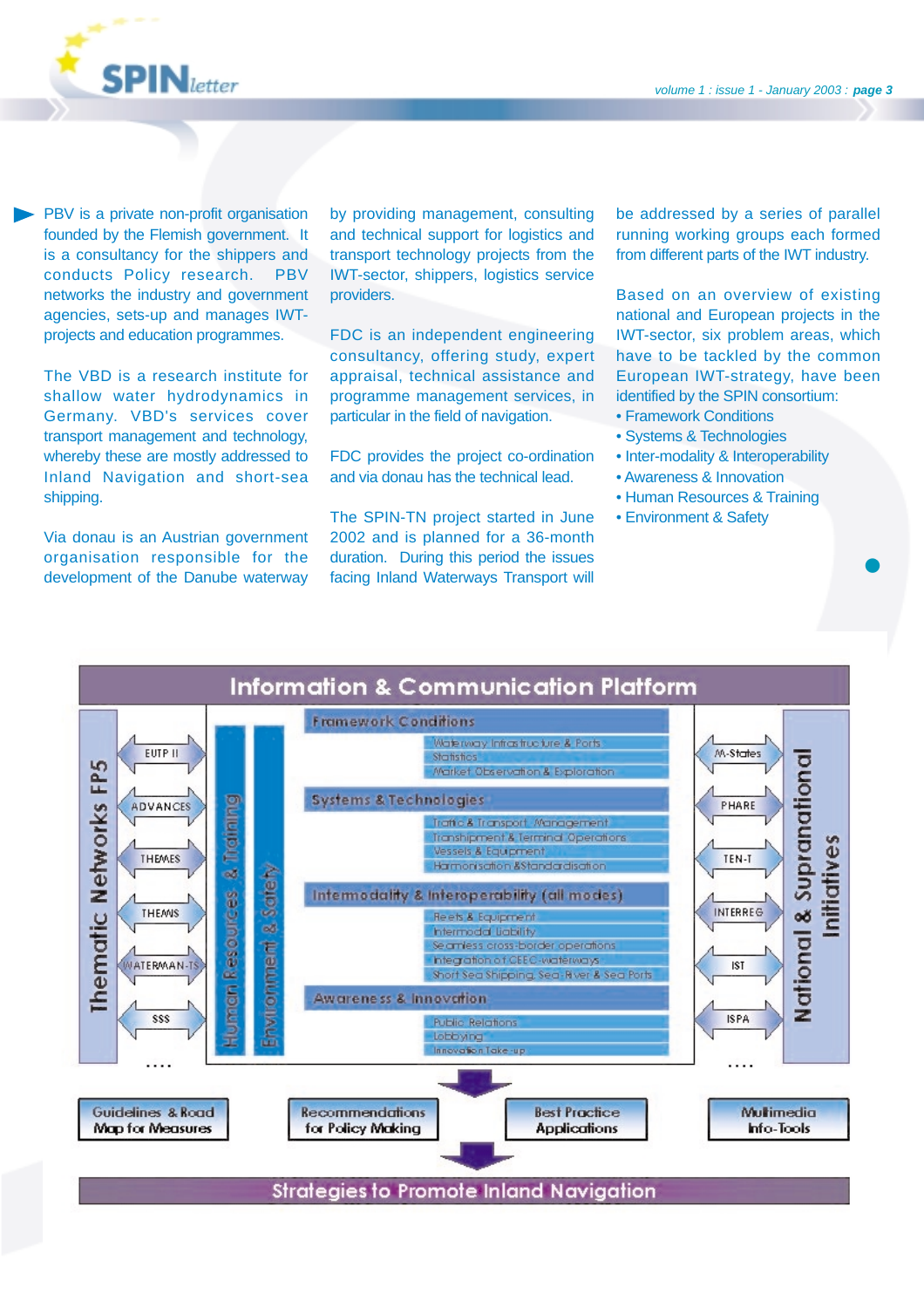

# PBV introduces the tasks facing the SPIN-TN working group on Framework Conditions

*Hilde Bollen of PBV introduces the working group and its tasks:-*

The strategy for the IWT-sector will contain solutions for following strategic issues related to framework conditions.

• Waterway Infrastructure and Ports

Existing and future bottlenecks in ports and waterway infrastructure of European importance will be identified and analysed. International infrastructure projects, strategic port development concepts, as well as innovative and more efficient infrastructure maintenance concepts are to be investigated and evaluated.

### • Statistics

The aim will be to provide an inventory of the most important statistics regarding inland navigation, and to compile these into user-oriented information sets, combining efforts that have already been undertaken in this field. In this way, shortcomings are identified and recommendations for improvement will be formulated.

• Market Observation and Exploration

Depending on the future developments with regard to the European Inland Waterway Observatory, efforts will be aimed at integrating the various information sources. Existing market studies on inland navigation will be disseminated and promoted further.



## AVV introduces the tasks facing the SPIN-TN working group on Systems & Technologies

*Cas Willems of AVV Transport Research Centre notes that the strategy for the IWT-sector will contain solutions for the following strategic issues:-*

### • Traffic and Transport Management Systems

A platform for exchange of information, RTD-assessment, efforts on harmonisation, RTD-dissemination and exploitation for activities of all successful proposals as well as for related national or regional initiatives is to be developed. Special attention will

be paid to the integration of technologies in River Information Services and to legal aspects of their implementation and operation.

• Standardisation and Harmonisation

A platform for promoting standardisation and harmonisation of systems

> and technologies, used in inland transport operations, is to be set up. The focus will be on the integration of user requirements for standards and on their implementation in the market through accompanying measures.

• Transhipment and Terminal **Operations** 

The few projects that deal with innovation in transhipment for inland waterway operations need to be interlinked with similar projects in seaports (e.g. IPSI) and short sea shipping operations as well as projects for intermodal terminals.

### • Vessel and Equipment

Existing results of studies regarding innovations in vessels and equipment need to be better disseminated to the leading experts and policy makers, in order to allow an open-minded discussion of their applicability.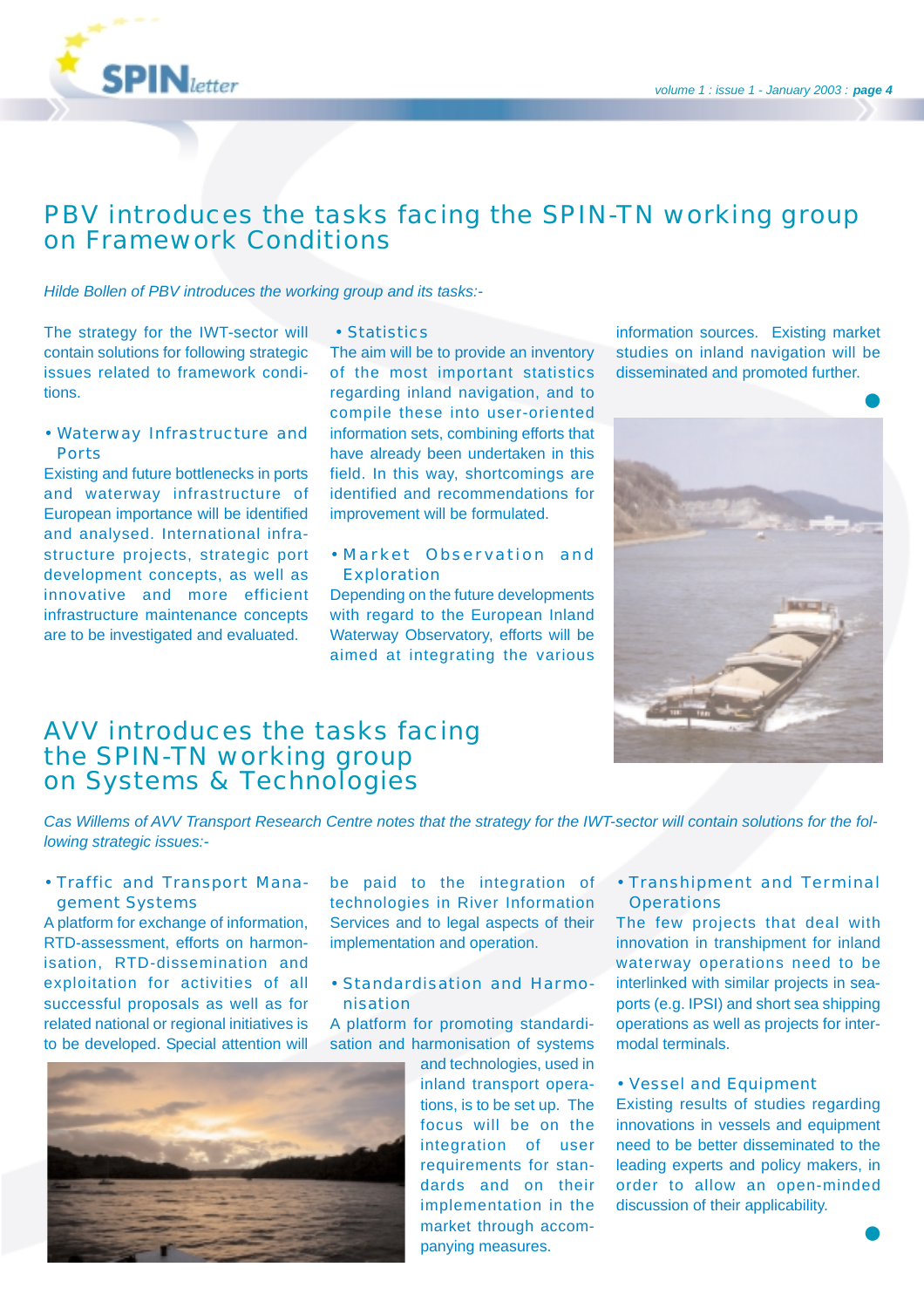

# Via donau introduces the tasks facing the SPIN-TN working group on Inter-modality & Interoperability

*Gert-Jan Muilerman of via donau notes that the objective is to improve the integration of the inland navigation transport system into inter-modal door-to-door supply chains, and thereby assure competitive logistics performance levels. This should ultimately result in an increased modal share for inland navigation:-*

This objective will be pursued by concentrating on following issues.

• Fleets and transport equipment

Results of existing FP4 projects such as UTI-NORM and UTI-NORM II and related projects and initiatives on intermodal transport equipment will be used and summarised. Attention needs to be paid to the different requirements on fleets cruising European waterways, especially to the Rhine-Danube, Ukrainian and Russian waterways. This activity will provide an overview on the most critical issues as well as on the most promising solutions.

• Inter-modal liability

Efforts to settle liability issues of transport operations in inter-modal transport chains have to be enhanced. Recommendations from previous European research efforts will be taken into account. Moreover, co-operation with UIRR and its suggested intermodal liability rules needs to be established. All institutions, which seek to homogenise pan-European and international liability regimes, will be included.

• Seamless cross-border operations

As the majority of IWT-operations involve international transportation, seamless cross-border operations are important. This especially applies to borders between EU and CEEC and between intra-CEEC borders. Concepts and measures for improving border operations will be developed together with the major stakeholders. As there is a strong interaction of these activities with future River Information Services (RIS), the activities addressed will support RIS-applications for seamless border services.

• Integration of European waterways

The increase in transport between the

European Union and the countries in the pre-accession phase to the European Union, as well as the forecasted high traffic potentials, require a better use of waterways for East-West trade relations. This especially applies to the waterways Elbe, Oder and Danube. In addition to these waterways, measures for integration will be proposed for waterways in the Ukraine and Russia.

• Short sea shipping, sea river and sea-ports

Shortcomings in the integration of inland navigation in transport chains with short-sea shipping and sea river transport will be addressed. There are still many interface deficiencies, especially in seaports, which reduce the efficiency of inter-modal transport operations. These shortcomings will be analysed and measures for improvement will be proposed.

# PBV introduces the tasks facing the SPIN-TN working group on Awareness & Innovation

*Hilde Bollen of PBV notes that one of the strategy directions will be to improve the awareness and knowledge of logistics decision makers:-*

Strong perceptions are established in the minds of logistics decision makers about the logistics performance levels and the competitive strength of the inland waterway system. Market makers (e.g. shippers' and their perception of the logistics performance of inland navigation) do not always act on facts, but rather on the basis of their perception of the world. Improving the information level of these parties would contribute to a better competitive position for inland navigation.

Information exchange will increase users' awareness of available technology and help the implementation of RTD-applications. Public Relations, including a communication plan and lobbying activities will

enhance the transparency of new technological possibilities, improve the acceptability of the available technologies and speed up the innovation at user-level. A platform to promote centres of excellence will be created to provide a reference centre for inland navigation.

❶

❶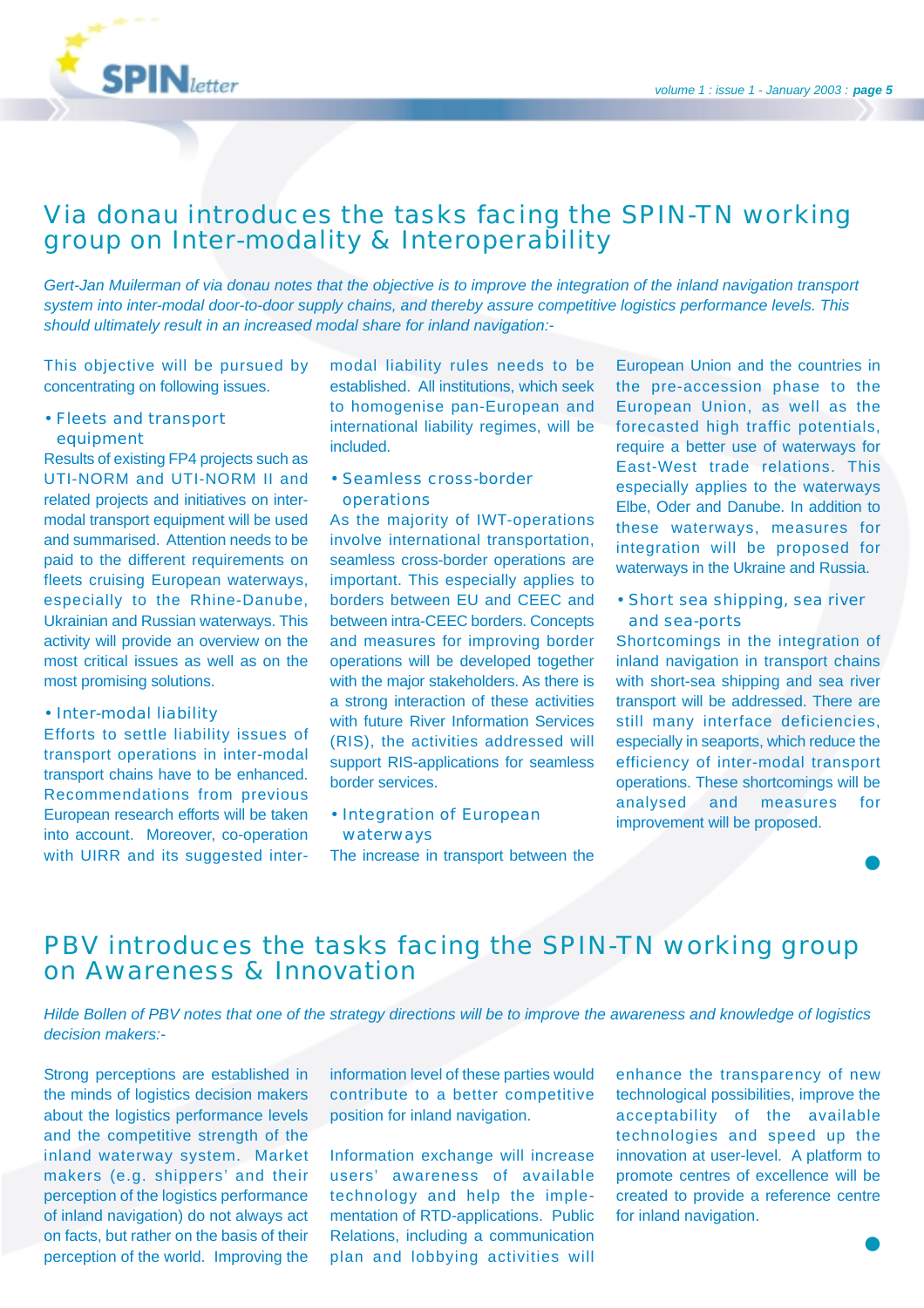

# VBD introduces the tasks facing the SPIN-TN working group on Human resources and Training

*Branislav Zigic of VBD stresses the need for a clear focus on the shortcomings and necessary future policies and actions regarding the human element in inland navigation:-*

This includes education, training, the human-machine interfaces from the viewpoint of users' ability and safety. Even in neighbouring member states using primarily the same waterway professional education programmes for crew on inland vessels, differences occur in smaller or larger extent. This problem might increase considerably with the future integration of former EEC countries whose vessels are already present on the integrated inland waterway network.

Special attention will be paid to the ability of crew to handle new equipment on board, which is sometimes based on new technologies or new design concepts. That could require abandoning

habitual procedures or crew behaviour.

Another area of concern will be the communication problems and solutions that could be applied to reduce the risk of misunderstandings

Recommendations for improvements in human resource management will be formulated.

❶

# AVV introduces the tasks facing the SPIN-TN working group on Environment & Safety

*Cas Willems reflects on the environmental and safety impact of inland navigation, in comparison to other modes of transportation:-*

Numerous studies and analyses already exist dealing with the environmental and safety particularities of Inland Navigation and the general advantages of the inland waterway transport in comparison with other land-based modes of transport.

European policies pay attention to the fact that inland navigation is a safe and environmental friendly transport mode, worthy to be developed further to

create a better position for inland navigation within the transport chain. This positive attitude has been laid down in the "Declaration of Rotterdam" as the result of the Pan-European Conference on Inland Waterway Transport; Rotterdam, 5 & 6 September 2001.

The activities of the working group can be directly linked to this declaration. The declaration recalls the permanent



activities of the CCNR and the Danube Commission to improve the safety, effectiveness, efficiency and environmental sustainability of inland waterway transport and to contribute to a larger share for this transport mode in the total flow of goods.

The declaration expresses the important safety and environmental advantages of inland waterway transport and the common interest in fostering its growth and its integration into the multi-modal transport system, so that it can contribute to the reduction of congestion - especially in road transport - and ultimately make the transport sector compatible with sustainable development.

Policies will be proposed with the SPIN-TN working groups and promoted through the strategy document to increase environmental friendliness of IWT (waste management, innovations in technologies for reduced fuel consumption and reduced emissions, etc.). Risk reducing factors will be investigated and guidelines for safety related policies will be developed.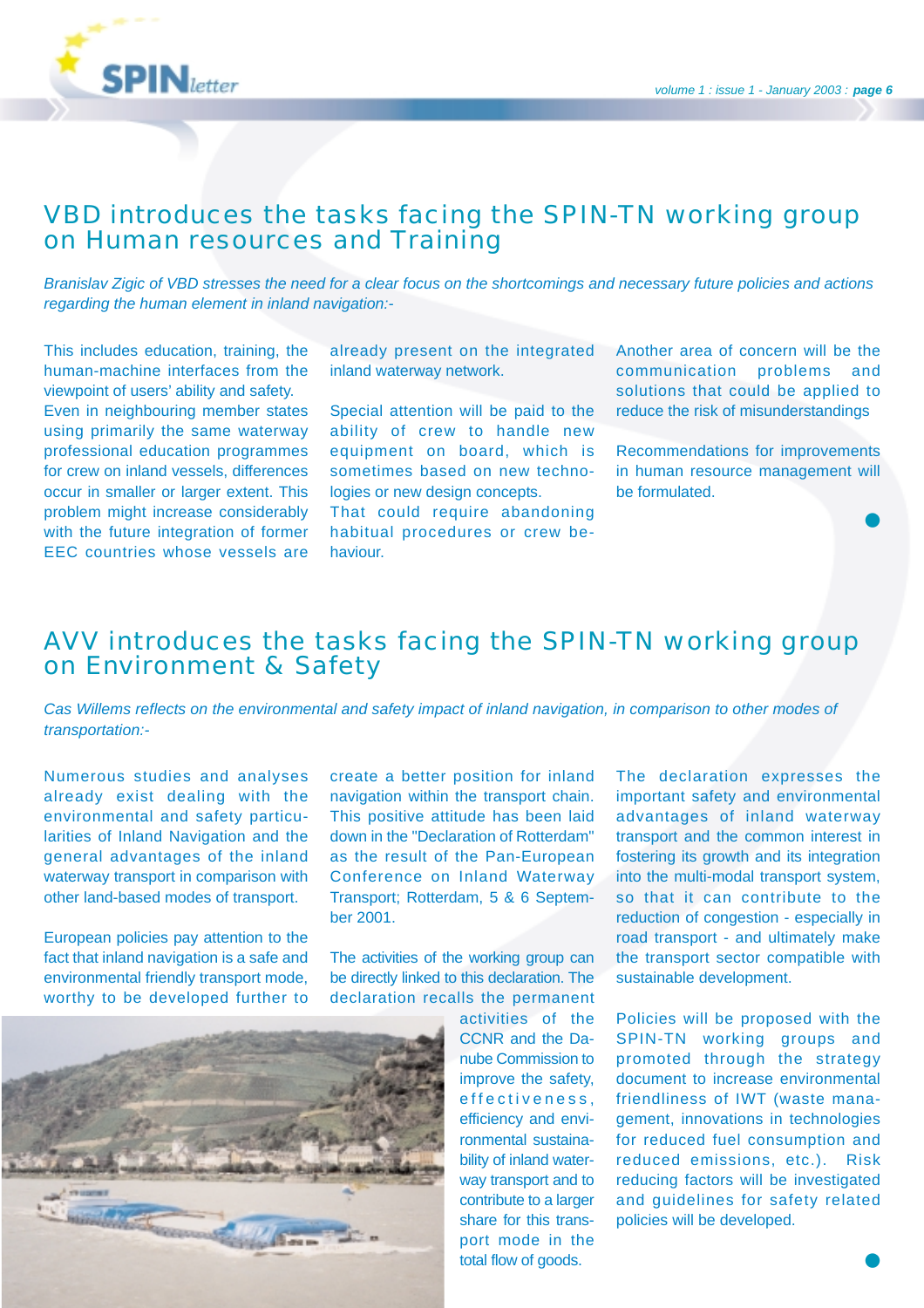

# **Contacts**

### *For further information, please contact:-*

| First name                                        | <b>Name</b>                                                          | Organisation                                        | F-mail                                                                                                             |
|---------------------------------------------------|----------------------------------------------------------------------|-----------------------------------------------------|--------------------------------------------------------------------------------------------------------------------|
| <b>Richard</b><br>Gert-Jan<br><b>Hilde</b><br>Cas | <b>IDIENS</b><br><b>MUILERMAN</b><br><b>BOLLEN</b><br><b>WILLEMS</b> | <b>FDC</b><br>via donau<br><b>PBV</b><br><b>AVV</b> | richard.idiens@fdc.fr<br>muilerman@via-donau.org<br>hildebollen@binnenvaart.be<br>c.p.m.willems@avv.rws.minvenw.nl |
| <b>Branislav</b>                                  | <b>ZIGIC</b>                                                         | <b>VBD</b>                                          | zigic@vbd.uni-duisburg.de                                                                                          |

# Abbreviation/acronyms list

| <b>AVV</b>      | Adviesdienst Verkeer en Vervoer (Transport Research Centre for the Ministry of<br>Transport, Public Works and Water Management in the Netherlands)                                             |  |  |
|-----------------|------------------------------------------------------------------------------------------------------------------------------------------------------------------------------------------------|--|--|
| <b>CCNR</b>     | Central Commission for Navigation on the Rhine                                                                                                                                                 |  |  |
| <b>CEEC</b>     | <b>Central and Eastern European Countries</b>                                                                                                                                                  |  |  |
| <b>DG-TREN</b>  | Directorate-General for Energy and Transport                                                                                                                                                   |  |  |
| <b>EC</b>       | <b>European Commission</b>                                                                                                                                                                     |  |  |
| EU              | <b>European Union</b>                                                                                                                                                                          |  |  |
| <b>FDC</b>      | <b>France Développement Conseil</b>                                                                                                                                                            |  |  |
| FP4             | 4th Framework Programme                                                                                                                                                                        |  |  |
| <b>INBISHIP</b> | Common European Inland vessel concept                                                                                                                                                          |  |  |
| <b>IPSI</b>     | <b>Improved Port/Ship Interface</b>                                                                                                                                                            |  |  |
| <b>IWT</b>      | <b>Inland Waterway Transport</b>                                                                                                                                                               |  |  |
| <b>PBV</b>      | Promotie Binnenvaart Vlaanderen VZW (Inland shipping promotion Flanders)                                                                                                                       |  |  |
| <b>RIS</b>      | <b>River Information Services</b>                                                                                                                                                              |  |  |
| <b>RTD</b>      | <b>Research and Technology Development</b>                                                                                                                                                     |  |  |
| <b>SHICO</b>    | Integrated Shipcontrol system for small tonnage and fast shuttle ships                                                                                                                         |  |  |
| <b>SPIN</b>     | <b>Strategies to Promote Inland Navigation</b>                                                                                                                                                 |  |  |
| <b>SPIN-TN</b>  | <b>SPIN Thematic Network</b>                                                                                                                                                                   |  |  |
| <b>UIRR</b>     | Union Internationale des sociétés de transport combiné Rail-Route (International<br>Union of combined Road-Rail transport companies)                                                           |  |  |
| <b>UTI-NORM</b> | Current State of Standardisation and Future Standardisation Needs for Intermodal<br><b>Loading Units</b>                                                                                       |  |  |
| <b>VBD</b>      | Europäisches Entwicklungszentrum für Binnen- und Küstenschiffahrt e.V. Duisburg<br>(European development centre for inland and coastal navigation)                                             |  |  |
| via donau       | Donau Transport Entwicklungsgesellschaft mbH für Telematik und Donauschifffahrt-<br>via donau (Development Agency of the Austrian Federal Ministry of Transport,<br>Innovation and Technology) |  |  |